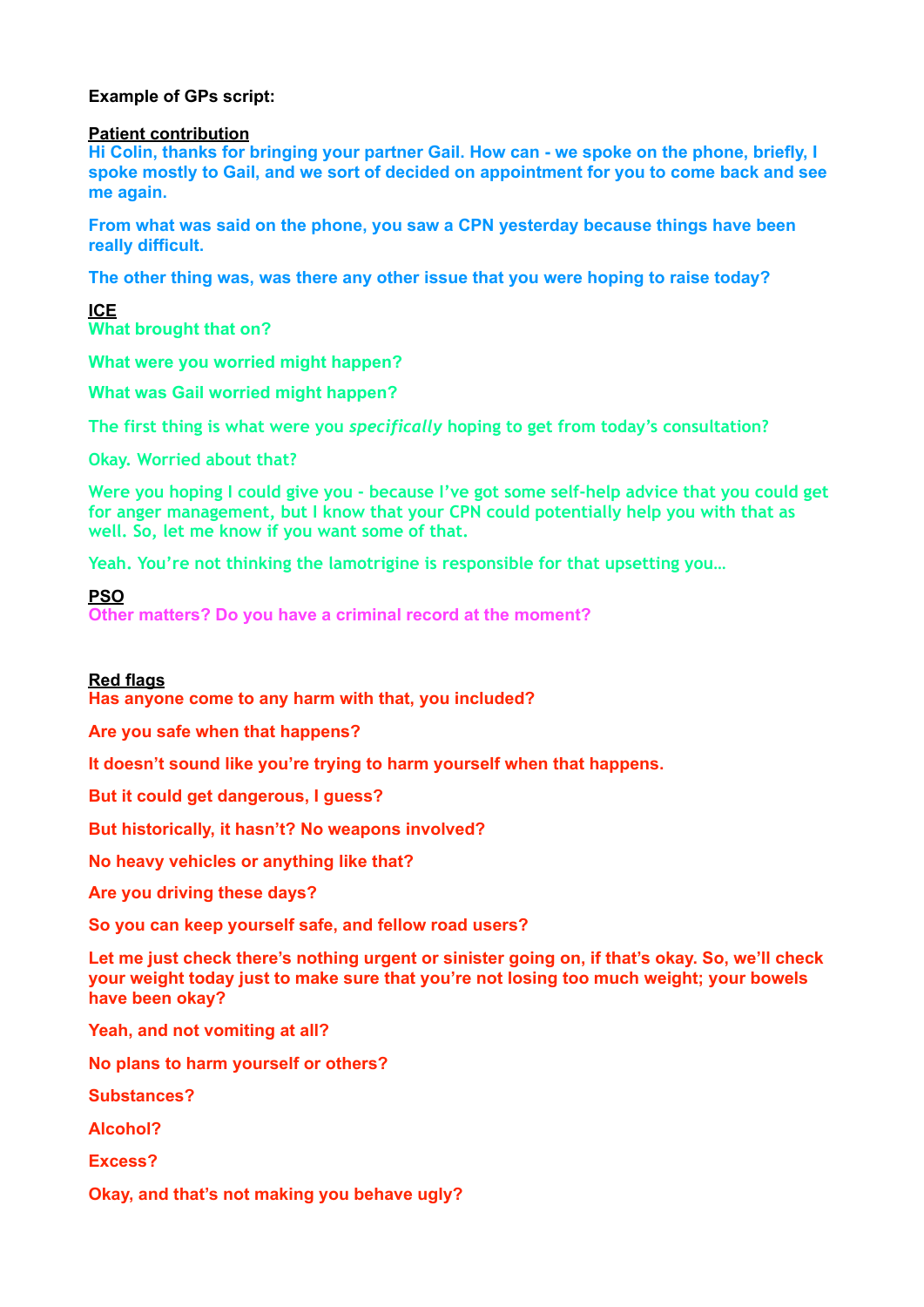# **No, okay. And, in terms of anger management, what sort of support have you had before?**

# **Focussed history**

**Do you think it's stabilised your mood overall?** 

## **And no diarrhoea?**

## **Focussed examination**

**Okay, let's do your weight now.** 

**So, if you just slip your jacket off and stand on the scales. Just from my own observations from looking at you at the moment, you're engaging very well in the conversation, you're well dressed and look as if you're looking after yourself. And if you want to take yourself a seat. So, that's 64kg, so your weight's fairly steady at the moment. You've got - when things are particularly difficult, you look really on edge and agitated, relatively speaking, you're not too bad today.**

#### **Identify problem and explain diagnosis**

**So, ultimately, it's important to keep your record clean, isn't it?** 

**So managing your anger is clearly very important from that point of view, and it's good that you're conscious of that.** 

## **Check understanding**

**Is there anything else we're missing?** 

#### **Develops management plan / shares management plan You've used mirtazapine before, haven't you?**

**And that enhanced your appetite?** 

**So, if we needed to pull your appetite back, we could, couldn't we?** 

**Not planning on that at the moment?** 

**That's always a better way of dealing with it, isn't it?** 

**Okay. So, with the point of view of where we go with your emotional responses to this and to your medication and everything – medication-wise, we've got some extra diazepam just to steady things down, and that is normally very effective for you.** 

**I'm not going to change your mood stabilisers or your steadiers, because they seem to be working quite well and you seem to be happy with the aripiprazole. Potentially, if you're finding that agitation is persisting, we could increase your aripiprazole, that might have the desired effect. There's no rush to make that decision today – or is there?** 

**Okay. Usually you and Gail come up with these plans quite well, you could maybe let me know if you like.** 

#### **Yeah, you could do.**

**And then you could let me know, and I'd supply you with more if needs be.** 

**From the anger management point of view, do you want to get that stuff from the CPN, or do you want it from me, because I can print stuff off if you want?** 

**So, I'll print off that stuff related to self-help - for anger management, sorry. Really worthwhile, working through this together, I think. So, read this and then share it with your CPN when you see her next time. It's straight forward stuff that you can do, and then once you've had a go of it, if you find that it is particularly helpful, let me know what aspects of it were helpful.** 

#### **Safety net and follow up**